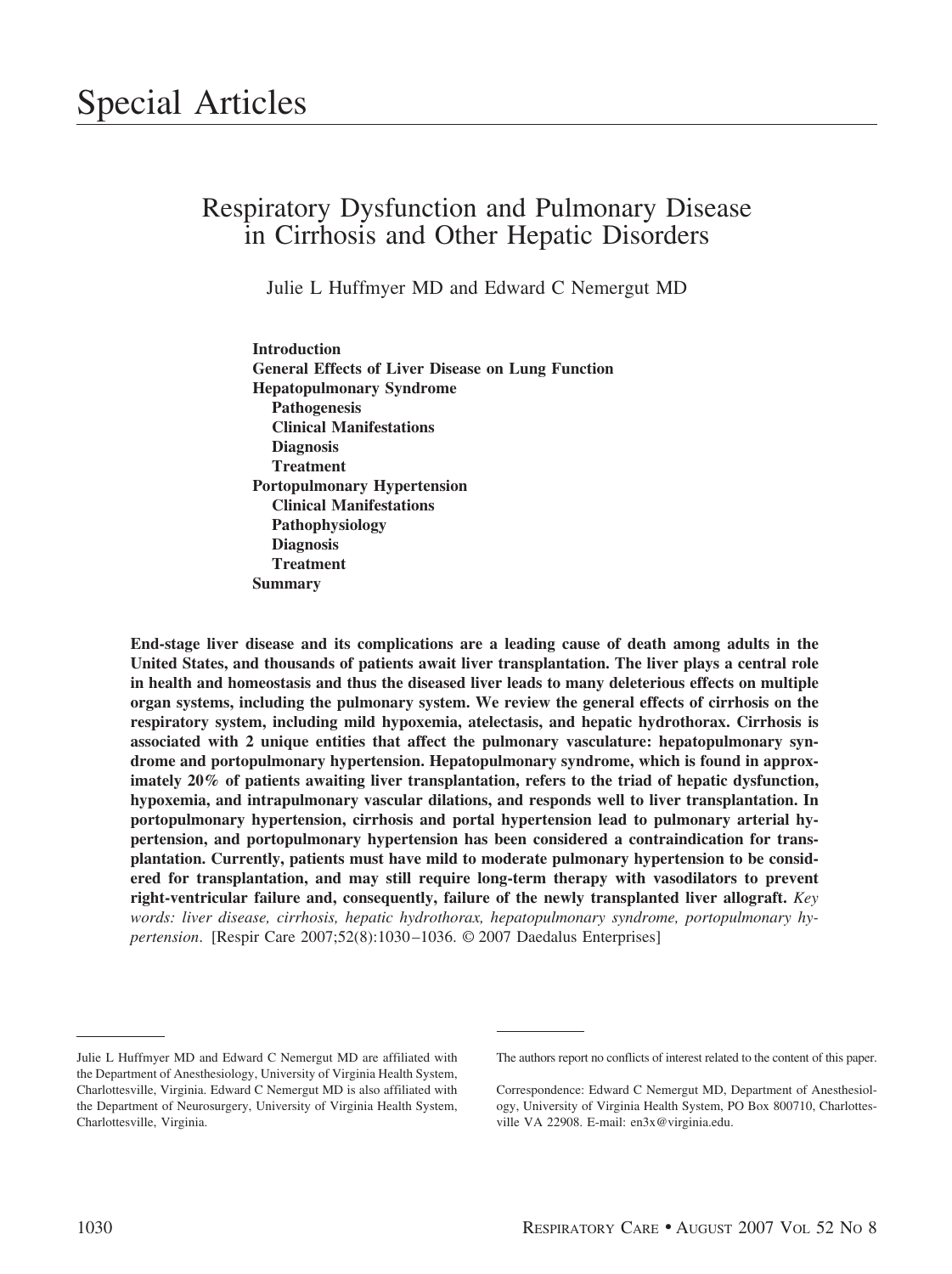#### **Introduction**

End-stage liver disease and its complications were the 12th leading cause of death among adults in the United States in 2002.<sup>1</sup> Autopsy series have estimated the prevalence of cirrhosis in the United States at 5–10%, but that figure may be an overestimate, owing to selection bias.2 Nevertheless, more than 17,500 patients await liver transplant in the United States, and most wait at least 2 years before receiving an organ. Given the high prevalence and incidence of liver disease, patients with substantial hepatic disease are frequently encountered, especially in the intensive care unit. Familiarity with the unique effects of the liver on the respiratory system is important to the delivery of optimal care.

In health, the liver plays a central role in organism homeostasis. It plays a major role in metabolism, including glycogen synthesis and storage, gluconeogenesis, and protein and lipid metabolism. The liver is also responsible for the production of bile, plasma protein synthesis (including most clotting factors), and drug detoxification. Indeed, the liver has important interactions with every organ system. In ancient Chinese medicine, the liver—not the heart—was considered "the center" of the body. Given the important role the liver plays in health, the diseased liver has deleterious effects on every other organ system, and ubiquitous systemic manifestations. Cirrhosis leads to a state of increased cardiac output, decreased systemic vascular resistance, and systemic hypotension, which may result in hepatic cardiomyopathy.3 In the gastrointestinal system, portal hypertension results in ascites and gastroesophageal varices. Hematologically, coagulopathy, and thrombocytopenia are commonly encountered. Hepatorenal syndrome and an overall decrease in renal function frequently complicate cirrhosis. In the central nervous system, cognitive dysfunction and hepatic encephalopathy may range from mild to severe. The pulmonary system is no exception, and the unique effects of liver disease on pulmonary function merits review.

#### **General Effects of Liver Disease on Lung Function**

Regardless of the etiology, chronic liver disease has well-established effects on respiratory function. It is common for cirrhotic patients to suffer from a mild degree of hypoxemia, most likely from cephalad displacement of the diaphragm by increased abdominal pressure and ascites. Pulmonary edema causes difficulty with secretion clearance, while pleural effusions and ascites may result in atelectasis. Hepatic hydrothorax, a pleural effusion that develops in patients with cirrhosis in the absence of substantial cardiac or pulmonary disease, may occur in as many as 10% of patients with chronic liver disease.4,5 The pathogenesis of hepatic hydrothorax is similar to the other causes of fluid accumulation in cirrhosis. Increased venous pressure resulting from sodium retention, and consequent extracellular volume expansion, coupled with low plasma oncotic pressure resulting from hypoalbuminemia, undoubtedly contribute to the development of hepatic hydrothorax. Though both of these conditions are present in many patients with cirrhosis, only a minority develop hydrothorax. Thus, other factors are clearly important. There is substantial evidence that fluid develops in the peritoneal space, rather than the pleural space itself. Small openings in the diaphragm may allow the passage of ascitic fluid from the abdomen into the chest. With negative inspiratory pressure, fluid may pass easily through the diaphragmatic openings and accumulate in the chest. Indeed, hepatic hydrothorax essentially only develops in patients with ascites. Patients present with dyspnea, cough, hypoxemia, and chest discomfort.6 Diagnosis is made by the presence of a pleural effusion on chest radiograph, followed by diagnostic thoracentesis to evaluate for other causes of effusion. Patients may be treated with serial thoracenteses, fluid and sodium restriction, and/or diuretics.

#### **Hepatopulmonary Syndrome**

Hepatopulmonary syndrome is found in approximately 20% of patients who await liver transplantation. It consists of a triad of hepatic dysfunction, hypoxemia  $(P_{aO_2})$  $<$  70 mm Hg at an inspired oxygen fraction of 0.21), and extreme vasodilation in the form of intrapulmonary vascular dilations.7,8 Hepatopulmonary syndrome may be further characterized by the evidence of an increased alveolar-arterial oxygen difference  $(P_{(A-a)O_2})$ , evidence of intrapulmonary shunting (measured via echocardiography or technetium-99-labeled lung perfusion scans), and the absence of arterial carbon dioxide retention.

#### **Pathogenesis**

The pathophysiology of hepatopulmonary syndrome includes the distinction between type 1 and type 2 hepatopulmonary syndrome.8 In type 1 hepatopulmonary syndrome, patients have dilated precapillary or capillary blood vessels, and alveolar transit time is decreased. In simple terms, blood passes through the enlarged dilated capillary bed of the lung too quickly to become completely oxygenated. These patients do not have a true anatomic shunt and usually respond to the administration of oxygen with increased  $P_{aO_2}$ . Increased alveolar oxygen tension allows improved passage of oxygen across the alveolar membrane to the red blood cells. Type 2 hepatopulmonary syndrome results from the formation of pulmonary arteriovenous connections and anatomic shunt. Because blood bypasses the alveoli in type 2 hepatopulmonary syndrome, increasing the alveolar oxygen does not improve oxygen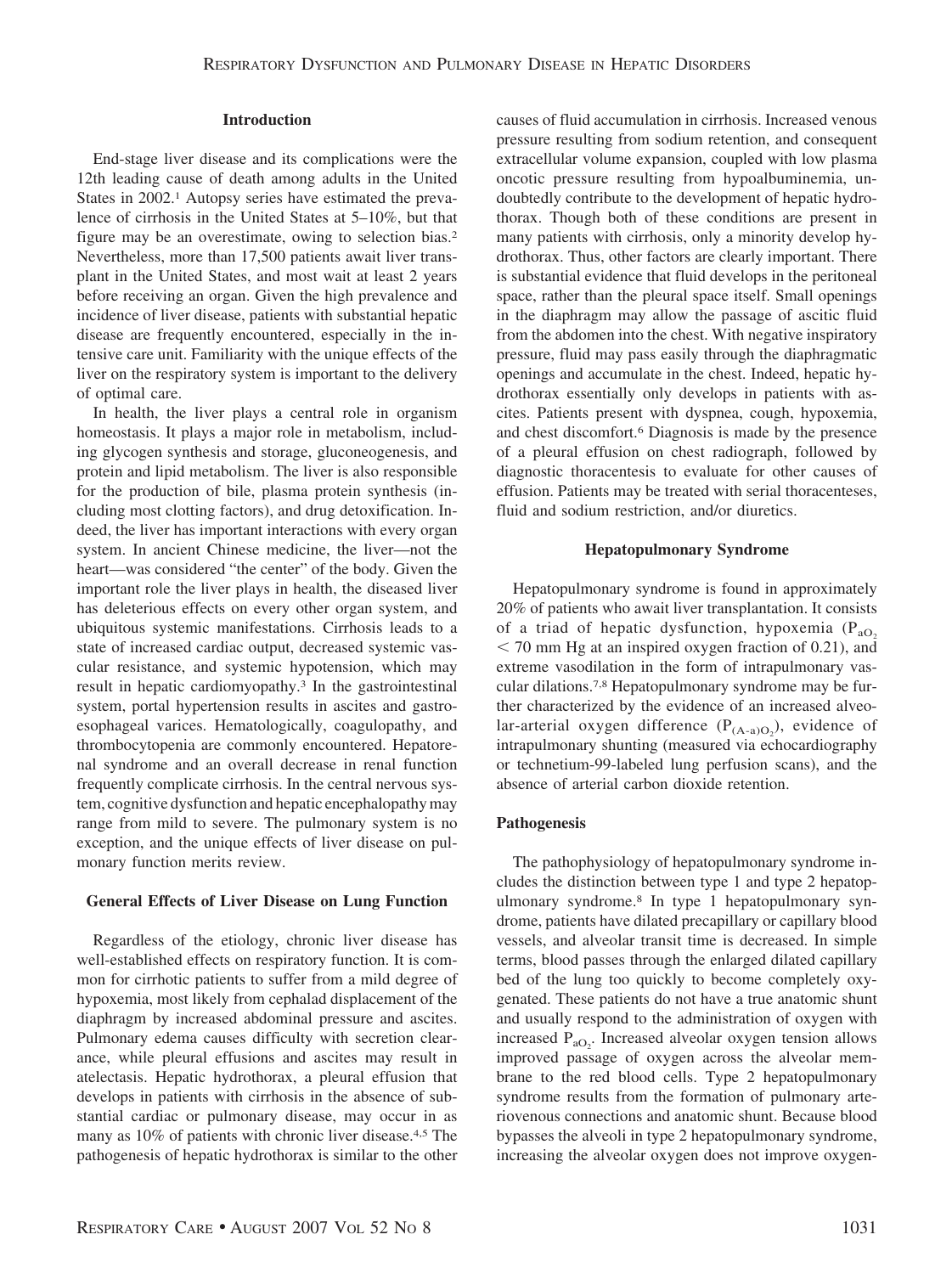ation. In most patients there is evidence of both type 1 and type 2 disease.

All patients with hepatopulmonary syndrome have intrapulmonary vascular dilations,<sup>9</sup> which can form as a result of either failure of the diseased liver to clear circulating pulmonary vasodilating substances, the formation of a vasodilator by the liver, or possibly by inhibition of a vasoconstrictive substance by the liver. Most likely, decreased hepatic clearance of various vasodilatory substances (including vasoactive intestinal peptide and other substances synthesized by intestinal bacteria) results in widespread dilation. Further, portal hypertension may lead to decreases in gut perfusion, allowing bacterial translocation and the presence of endotoxin in the portal blood. Nitric oxide (NO) plays a key role in the abnormal vasodilation and ventilation/perfusion mismatch seen in hepatopulmonary syndrome.10 In a study of 45 cirrhotic patients, exhaled NO was significantly higher than in normal controls, and in all the patients there was a significant correlation between exhaled NO and alveolar-arterial oxygen difference.11 In the same study, the 9 patients who met the criteria for the diagnosis of hepatopulmonary syndrome also had the highest values of exhaled NO.11 Animal models of hepatopulmonary syndrome showed an upregulation of NO synthase in the pulmonary arteries and NO-mediated impairment of vasoconstriction produced by phenylephrine.12,13 Inhibition of guanylate cyclase by methylene blue in patients with hepatopulmonary syndrome may enhance oxygenation and decrease  $P_{(A-a)O_2}$ .<sup>14</sup> Curiously, inhibition of tumor necrosis factor alpha by pentoxifylline prevented the hepatopulmonary syndrome in cirrhotic rats.15

# **Clinical Manifestations**

The clinical manifestations of hepatopulmonary syndrome encompass a spectrum of findings. Signs and symptoms include cyanosis, clubbing, nail-bed telangiectasias, orthodeoxia, platypnea, dyspnea, and hypoxemia. Telangiectasias are often a strong indicator that the patient has substantial systemic and pulmonary vasodilation, problems with gas exchange, and a diminished capability of the lung vascular bed to perform hypoxic pulmonary vasoconstriction.16 Patients with hepatopulmonary syndrome have hyperdynamic circulatory systems, manifested by increased cardiac output, diminished systemic vascular resistance, diminished pulmonary vascular resistance (PVR), and a reduced arterial/mixed-venous oxygen difference.17 The pulmonary manifestations of hepatopulmonary syndrome include platypnea and orthodeoxia. These conditions refer to the increasing sensation of dyspnea and arterial desaturation in the upright position, respectively. Both of these are improved by reclining into the supine position. It is thought that orthodeoxia is caused by a gravity-induced increase in perfusion of the intrapulmonary vascular dilations in the upright position.18 In some patients the hypoxemia may be subclinical, whereas other patients may present with symptoms of liver disease more than pulmonary issues.7 Patients who have the more typical respiratory symptoms will describe exertional dyspnea and will also exhibit cyanosis, nail clubbing, and spider nevi.19,20

# **Diagnosis**

Diagnosis of hepatopulmonary syndrome focuses on the search for intrapulmonary vascular dilations in patients affected by liver disease. Chest radiograph and pulmonary function tests are often used initially in the evaluation of patients with respiratory difficulties, but are nonspecific for patients with hepatopulmonary syndrome. Thus, more in-depth evaluation for hepatopulmonary syndrome is warranted. Currently, the preferred diagnostic tool is contrastenhanced echocardiography.17 Contrast is given intravenously in the form of agitated saline. In the normal patient, the microbubbles would be seen only in the right heart chambers because of filtering by the lung capillary bed. In patients with hepatopulmonary syndrome, the microbubbles are seen in the left heart 3–6 cardiac cycles after the appearance of contrast in the right heart. The presence of contrast in the left heart is indicative of intrapulmonary shunting. Technetium-99 labeled macroaggregated albumin scanning may also be performed to demonstrate intrapulmonary shunting. Macroaggregated albumin is large enough that it should be trapped in the pulmonary vascular bed; however, intrapulmonary vascular dilations allow albumin to pass through the lungs, and it will often appear as abnormal uptake in the kidneys or brain.21

# **Treatment**

The medical options for the treatment of hepatopulmonary syndrome include the mechanical occlusion of intrapulmonary vascular dilations, antagonism of circulating vasodilators, and treatment of the underlying liver disease; however, most clinicians regard liver transplantation as the definitive treatment for hepatopulmonary syndrome, because many other medical/mechanical therapies have proven ineffective or impractical. Indeed, medical therapy is best regarded as a bridge to transplantation. As noted above, methylene blue results in short-term improvement in  $P_{aO_2}$  and decreases the  $P_{(A-a)O_2}$ , probably through the inhibition of NO-stimulated guanylate cyclase.14 Somatostatin analogues, cyclophosphamide, bismesylate almitrine, indomethacin, plasma exchange, and physical occlusion of the intrapulmonary vascular dilations have also been reported; they provide minimal improvement for patients with hepatopulmonary syndrome.22,23 Some NO synthase inhibitors have been studied in animals, to oppose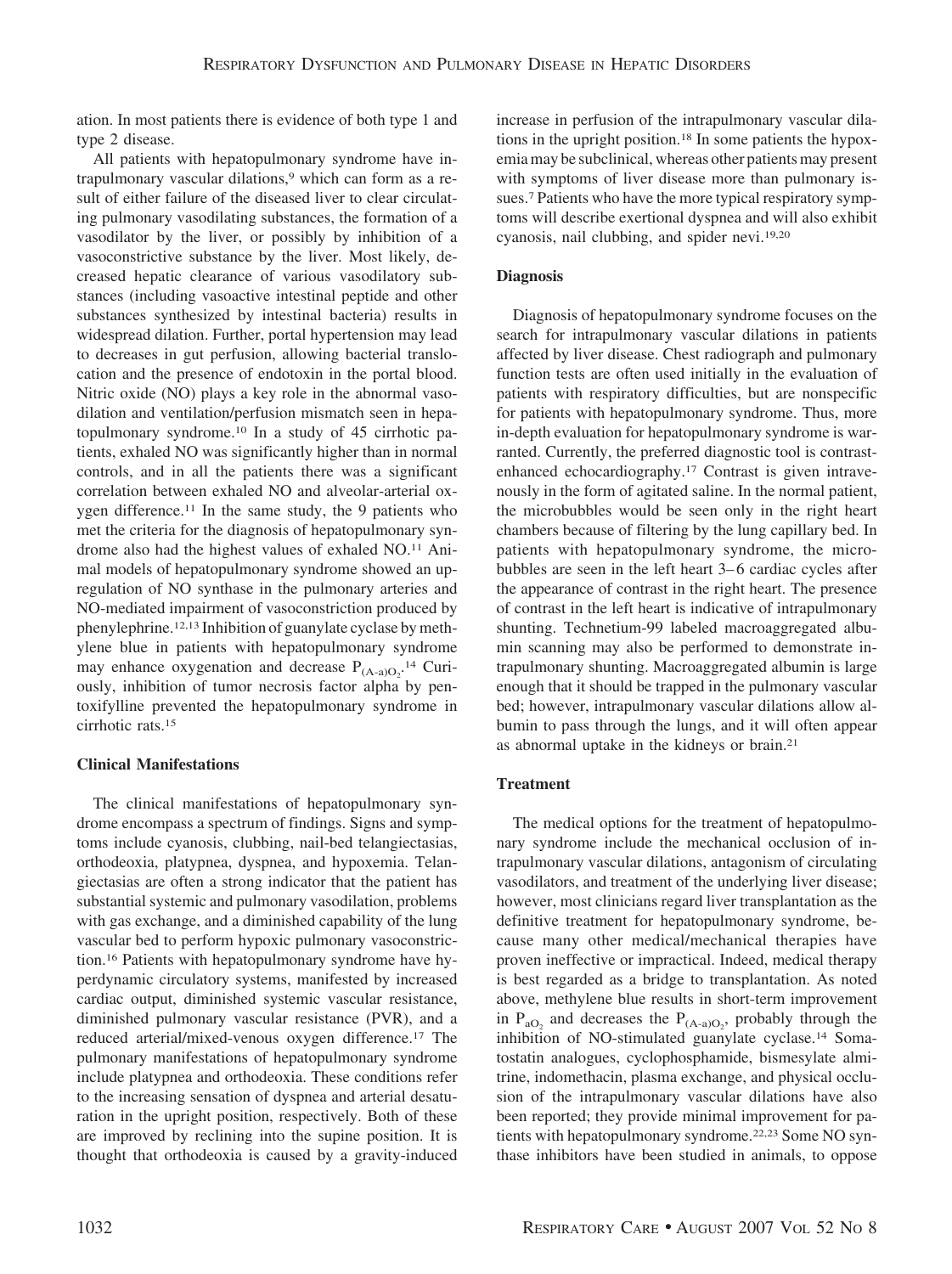the vasodilating effects of NO, and cases of human use have been reported.<sup>24</sup>

As noted above, liver transplantation remains the definitive treatment for hepatopulmonary syndrome and conveys a significant survival benefit. Without transplantation, hepatopulmonary syndrome is uniformly fatal and has a 5-year mortality of approximately 20%.<sup>25</sup> There is significant variability as to when hepatopulmonary syndrome improves after transplant; some patients may note improvement in oxygenation within days, whereas other patients may require months to achieve improvement in their hypoxemia and shunt fraction.26 Nevertheless, transplantation uniformly increases  $P_{aO_2}$  and decreases  $P_{(A-a)O_2}$ .

#### **Portopulmonary Hypertension**

Portopulmonary hypertension is characterized by pulmonary arterial hypertension complicating portal hypertension in patients with liver disease. The prevalence of true portopulmonary hypertension ranges from 2–10% (average approximately 5%) in patients who are waiting for liver transplantation.8 As noted earlier, patients with liver disease have a hyperdynamic circulation that leads to an increased cardiac output in the face of low systemic vascular resistance. Approximately 20% of patients with liver cirrhosis have an increase in pulmonary arterial pressure that is not due to true portopulmonary hypertension.27 This increase may be due to volume overload, but is most commonly caused by increased right-ventricular output across a normal (or even reduced) PVR. It is absolutely essential to accurately characterize the hemodynamics in suspected portopulmonary hypertension, because increased pulmonary arterial pressure can be caused by multiple entities, and a misdiagnosis can lead to inappropriate treatment.

Although consensus criteria for the diagnosis of portopulmonary hypertension do not exist, most investigators define portopulmonary hypertension as including the following hemodynamic measurements: mean pulmonary artery pressure  $> 25$  mm Hg at rest or  $> 30$  mm Hg during exercise; pulmonary artery occlusion pressure  $\leq 15$  mm Hg;  $PVR > 240$  dyn  $\cdot$  s  $\cdot$  cm<sup>-5</sup>; evidence of portal hypertension in the form of esophageal varices and other stigmata of portal hypertension; imaging showing portal hypertension, or liver biopsy results confirming cirrhosis.23,28 Portopulmonary hypertension may be further characterized as mild, moderate, and severe, based on the degree of pulmonary arterial hypertension, and each category carries its own therapeutic implications (Table 1).8,28 Patients with mild or moderate portopulmonary hypertension may experience reversal of their disease with liver transplantation, but they often must be maintained on long-term vasodilator therapy while pulmonary vascular bed remodeling occurs. Liver transplantation probably will not correct the pulmonary

Table 1. New York Heart Association Classification System for Portopulmonary Hypertension

|                                                                | New York Heart Association Class |                                    |                              |  |
|----------------------------------------------------------------|----------------------------------|------------------------------------|------------------------------|--|
|                                                                | Mild<br>$(I \text{ or } II)$     | Moderate<br>$(II \text{ or } III)$ | <b>Severe</b><br>(III or IV) |  |
| Mean pulmonary artery<br>pressure (mm Hg)                      | $25 - 34$                        | $35 - 44$                          | >45                          |  |
| Cardiac index $(L/min/m2)$                                     | > 2.5                            | > 2.5                              | < 2.5                        |  |
| Pulmonary vascular resistance<br>$(dyn \cdot s \cdot cm^{-5})$ | $240 - 500$                      | $500 - 800$                        | > 800                        |  |
| Right atrial pressure (mm Hg)                                  | $0 - 5$                          | $0 - 5$                            | $5 - 8$                      |  |
| (Data from Reference 28.)                                      |                                  |                                    |                              |  |

hypertension in patients with severe portopulmonary hypertension.

#### **Clinical Manifestations**

Portopulmonary hypertension has an insidious onset, with nonspecific symptoms. The clinical features may be subtle initially; however, patients with cirrhosis who complain of dyspnea either at rest or with exercise should be formally evaluated for portopulmonary hypertension. Chest pain and syncope are late to develop and are harbingers of a poor prognosis. Physical examination findings include jugular venous distention, increased P2 component of second heart sound, tricuspid regurgitation murmur, and signs of right heart failure.

Portopulmonary hypertension is associated with high mortality, and its development is an ominous prognostic sign. Without treatment, mortality is 50–90% in 5 years. In 1991, median survival was 6 months. By 1998, median survival had improved to 2 years, and it continues to improve today. In 2005, Kawut et al compared 13 patients with portopulmonary hypertension to 33 patients with idiopathic pulmonary hypertension. The patients with portopulmonary hypertension had a higher cardiac index and lower PVR than did the patients with idiopathic pulmonary hypertension, whereas right atrial pressure and pulmonary artery pressure were similar between the groups. Patients with portopulmonary hypertension had a higher risk of death in multivariate analysis. This suggests that patients with portopulmonary hypertension have a higher risk of death than do patients with idiopathic pulmonary hypertension, despite having a higher cardiac index and lower PVR.29

# **Pathophysiology**

The mechanisms by which portal hypertension causes pulmonary hypertension remain poorly understood. Some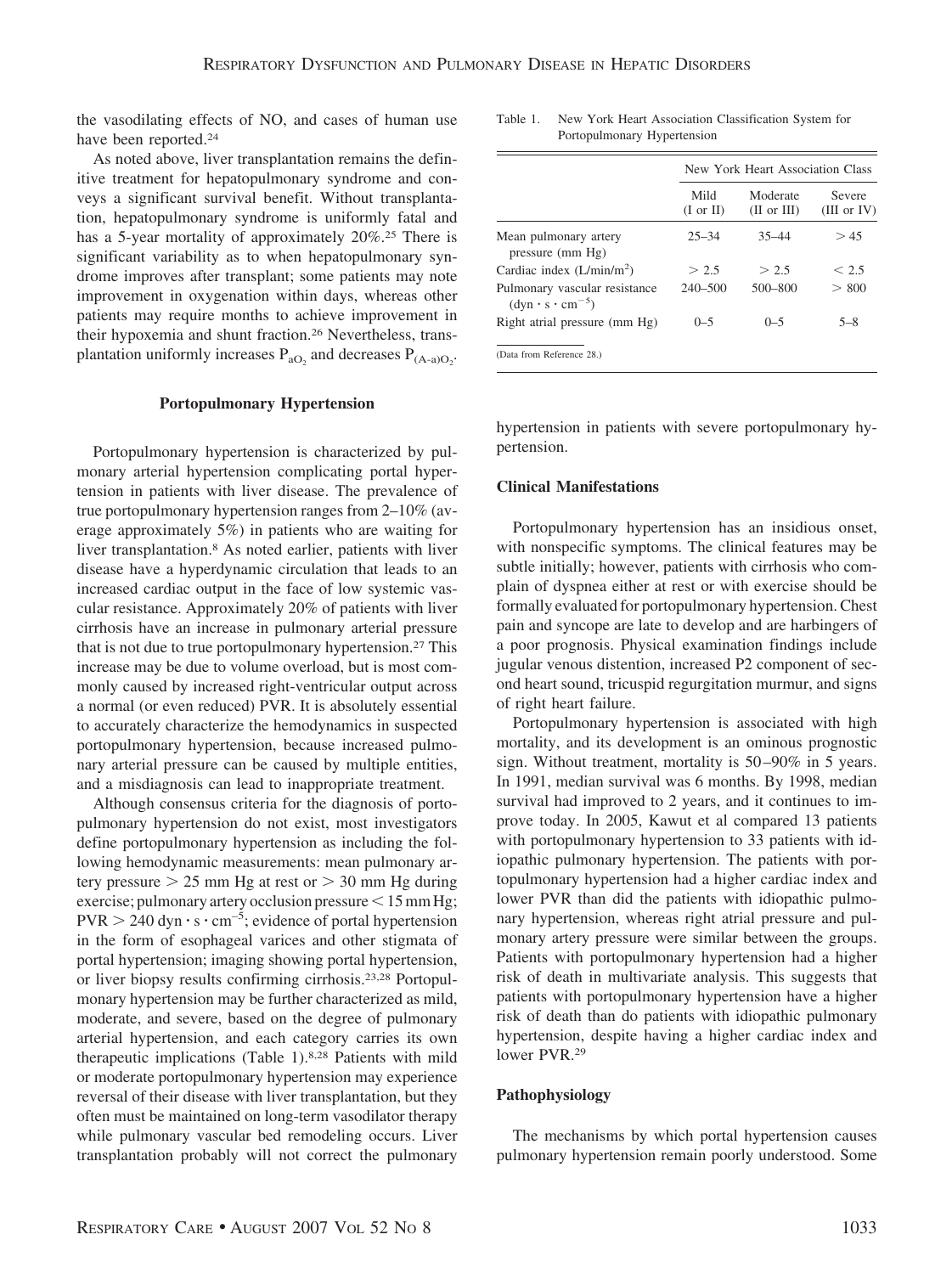investigators believe that a humoral substance with vasoactive properties and that is normally metabolized by a healthy liver is allowed to reach the pulmonary circulation and causes the perturbations seen in portopulmonary hypertension. Potential mediators include serotonin, interleukin-1, endothelin-1, glucagon, secretin, thromboxane B2, and vasoactive intestinal peptide.30–32 Other investigators have suggested that portopulmonary hypertension results from venous thromboembolism, as blood clots pass through portosystemic shunts and reach the pulmonary circulation, causing pulmonary hypertension.33 Finally, some investigators have suggested that the high cardiac output associated with cirrhosis exposes the pulmonary vascular bed to increased shear stress. If adequate PVR persists despite increased cardiac output and shear stresses, the patient will not develop any pulmonary syndrome. If the pulmonary vasculature responds with dilation, the patient will develop abnormally decreased vascular resistance and hepatopulmonary syndrome. If the pulmonary vasculature responds to the increased shear stresses with vasoconstriction, hypertrophy, and the proliferation of pulmonary arterial endothelial cells, the patient develops portopulmonary hypertension.28 Indeed, Mal et al reported a case where a patient with oxygen-dependent hepatopulmonary syndrome noted a marked improvement in dyspnea and gas exchange after the development of portopulmonary hypertension, which suggests that hepatopulmonary syndrome and portopulmonary hypertension are not mutually exclusive.34

Since no theory explains why portopulmonary hypertension develops in only a minority of patients with cirrhosis, an underlying genetic propensity among certain patients is thought to exist. A gene has been identified on chromosome 2 which causes dysfunction of bone morphogenetic protein receptor type 2, leading to idiopathic pulmonary arterial hypertension.35 Mutations in the anaplastic lymphoma kinase (ALK-1) gene, which is another member of the transforming growth factor receptor family, have been linked specifically to pulmonary hypertension in patients with hereditary hemorrhagic telangiectasia.36 Nevertheless, a specific genetic defect that results in proliferative pulmonary vasculopathy in cirrhotic patients has not been described.

# **Diagnosis**

The medical evaluation of any patient suspected of having portopulmonary hypertension should include a thorough history and physical examination, electrocardiogram, and chest radiograph. Electrocardiogram typically reveals right-ventricular hypertrophy and right-axis deviation and may reveal a right bundle branch block. Chest radiograph demonstrates large pulmonary arteries and cardiomegaly.37 Though not specific for portopulmonary hypertension, these modalities are very sensitive and may help to eliminate other causes. More specific studies, including transthoracic echocardiogram, are necessary to rule out other causes of pulmonary hypertension. If there is concern that venous thromboembolism is the cause of pulmonary hypertension, then ventilation-perfusion scan and/or computed tomography pulmonary angiography can be carried out to evaluate for pulmonary arterial thrombosis. Right heart catheterization is ultimately necessary to obtain the hemodynamic measurements that are diagnostic of portopulmonary hypertension. It is important to calculate PVR, because this is an estimation of right-heart afterload and right-ventricular function, which is essential to the success of potential liver transplantation. If the right heart is in failure, there will be increased central venous pressure, and the increased pressure will be transmitted backward to the hepatic system. If a patient receives a transplant when in right heart failure or overload, the donor organ will probably become congested and fail.8

# **Treatment**

Intravenous vasodilators are the mainstay of treatment for patients with portopulmonary hypertension. Prostacyclin (epoprostenol) is a powerful systemic and pulmonary vasodilator that also reduces platelet aggregation. It is administered via continuous central intravenous infusion and has been shown to reduce PVR, reduce mean pulmonary artery pressure, and increase cardiac output, if the pulmonary vascular disease has not progressed to fibrosis.38 Common adverse effects of prostacyclin include jaw pain, headache, diarrhea, flushing, leg pain, and nausea and vomiting. For patients with idiopathic pulmonary hypertension, prostacyclin increases exercise tolerance and improves survival. There are open-label data that show improvement in PVR and mean pulmonary artery pressure in patients with portopulmonary hypertension receiving long-term prostacyclin,38 but a large randomized controlled trial has not been performed. Some preliminary data suggest that intravenous epoprostenol does not improve long-term survival.28 Sildenafil also reduces mean pulmonary artery pressure and improves cardiac output in patients with portopulmonary hypertension awaiting liver transplantation.39

Based on extrapolation of data and experience with idiopathic pulmonary arterial hypertension, patients with portopulmonary hypertension may also be treated with anticoagulants to improve sluggish pulmonary blood flow and prevent in-situ thrombosis. Nevertheless, as most patients with cirrhosis are coagulopathic and have a substantial risk of a catastrophic gastrointestinal bleed, anticoagulation is often contraindicated.

As opposed to hepatopulmonary syndrome, in which liver transplantation improves the condition, transplanta-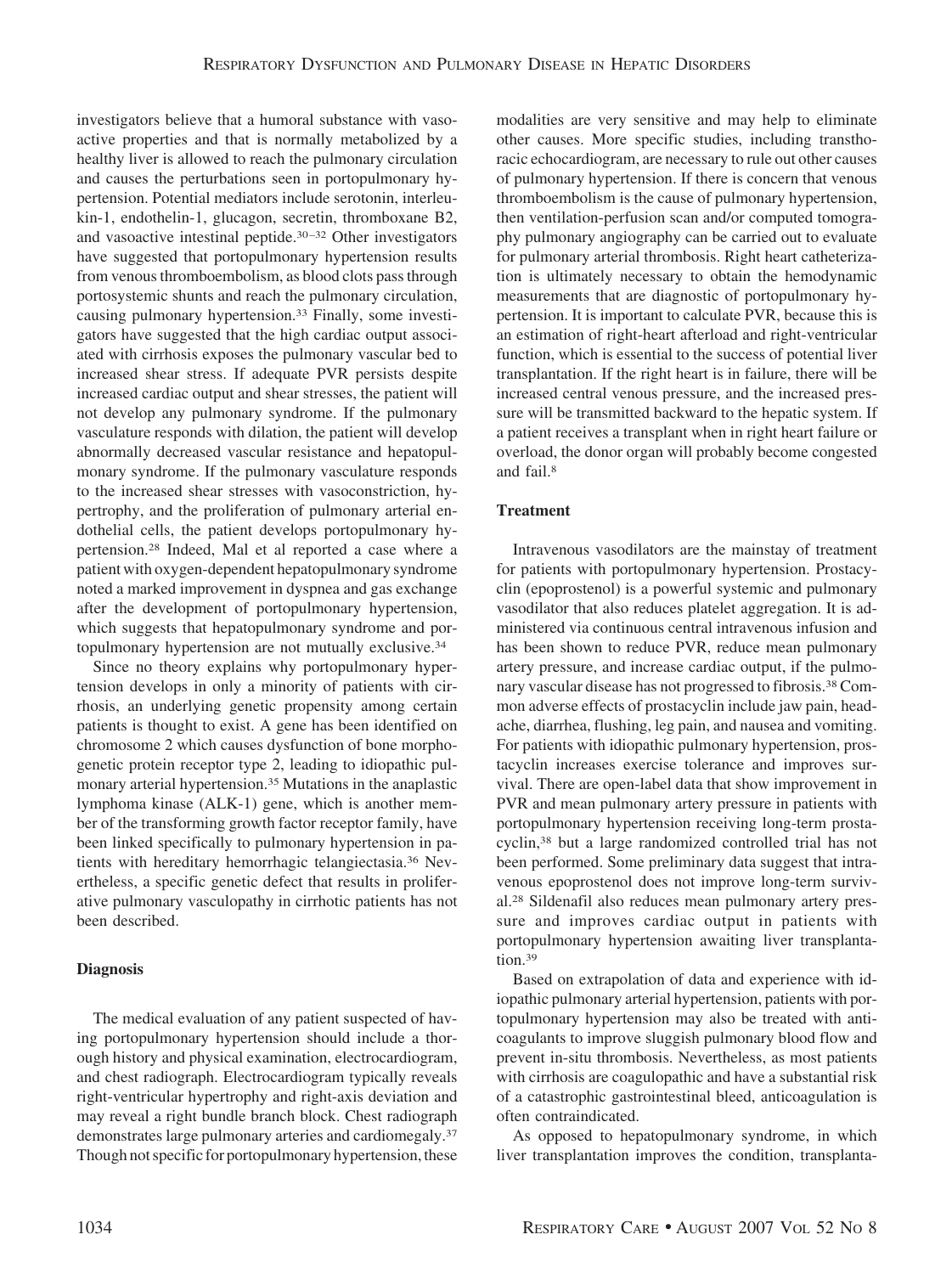|                                                                       | Hepatopulmonary Syndrome                                                                                                                                                 | Portopulmonary Hypertension                         |  |
|-----------------------------------------------------------------------|--------------------------------------------------------------------------------------------------------------------------------------------------------------------------|-----------------------------------------------------|--|
| Defining characteristics                                              | Liver dysfunction                                                                                                                                                        | Commonly cited criteria:                            |  |
|                                                                       | Intrapulmonary vascular dilations                                                                                                                                        | Portal hypertension                                 |  |
|                                                                       | Abnormal $P_{(A-a)O_2}$ (> 15 mm Hg on room air)                                                                                                                         | Resting mean pulmonary artery pressure $> 25$ mm Hg |  |
|                                                                       | Other cardiopulmonary etiologies excluded                                                                                                                                | $PAOP < 15$ mm Hg                                   |  |
|                                                                       |                                                                                                                                                                          | Other etiologies excluded                           |  |
| Common symptoms                                                       | Platypnea                                                                                                                                                                | Fatigue                                             |  |
|                                                                       | Orthodeoxia                                                                                                                                                              | Dyspnea on exertion                                 |  |
|                                                                       | Arterial desaturation                                                                                                                                                    | Orthopnea                                           |  |
|                                                                       |                                                                                                                                                                          | Right heart failure                                 |  |
| Diagnostics                                                           | Decreased $D_{LCO}$                                                                                                                                                      | Right heart catheterization                         |  |
|                                                                       | Contrast echocardiogram positive*                                                                                                                                        | Echocardiogram                                      |  |
|                                                                       | Technetium-99 labeled macroaggregated albumin scanning                                                                                                                   |                                                     |  |
| Management                                                            | Oxygen supplementation                                                                                                                                                   | Vasodilators (epoprostenol, sildenafil)             |  |
|                                                                       | Liver transplant                                                                                                                                                         |                                                     |  |
|                                                                       | *Contrast echocardiogram is "positive" when contrast appears in left heart within 3-6 cardiac cycles of appearance in right heart, and in the absence of other etiology. |                                                     |  |
| $P_{(A-a)O_2}$ = alveolar-arterial oxygen difference<br>$DAOD = m\nu$ |                                                                                                                                                                          |                                                     |  |

|  | Table 2. | Hepatopulmonary Syndrome Versus Portopulmonary Hypertension |  |  |  |  |
|--|----------|-------------------------------------------------------------|--|--|--|--|
|--|----------|-------------------------------------------------------------|--|--|--|--|

PAOP = pulmonary artery occlusion pressure  $D_{\text{LCO}}$  = diffusing capacity of the lung for carbon monoxide

tion may not improve portopulmonary hypertension, especially if the pulmonary hypertension is moderate to severe. At most centers, a patient with portopulmonary hypertension must have a mean pulmonary artery pressure  $<$  35 mm Hg to be considered a candidate for liver transplantation. Moderate to severe pulmonary hypertension puts the liver transplant candidate at higher risk of perioperative morbidity and mortality. With a mean pulmonary artery pressure  $> 35$  mm Hg, the transplanted liver may develop substantial venous congestion after reperfusion.<sup>8</sup> Some data suggest that patients with mean pulmonary artery pressure  $> 45$  mm Hg have perioperative mortality approaching  $70\%$ .<sup>40,41</sup> If a patient has a mean pulmonary artery pressure  $> 35$  mm Hg, it may take months of vasodilator therapy to reduce the pulmonary pressure to an acceptable level for transplant. Conditioning of the right ventricle to the extra work load is also important prior to transplant. If the right ventricle fails perioperatively, the increased central venous pressure is transmitted to the donated organ and causes congestion and, ultimately, failure. Diuretics and  $\beta$  blockers may be used in conjunction with vasodilators to reduce intravascular volume, hepatic congestion, and circulating catecholamine levels, which may all help to reduce the pulmonary pressure.8 Inhaled epoprostenol can also be used to reduce mean pulmonary artery pressure and improve cardiac output during the perioperative care of liver transplant patients and in critically ill patients with acute decompensation.42

#### **Summary**

Given the central role of the liver in organ homeostasis, liver disease and cirrhosis affect many organ systems. The increase in extracellular fluid associated with liver disease, ascites, and portal hypertension causes pulmonary edema and increases the work of breathing. Hepatic hydrothorax may occur in some patients. Liver disease is also associated with 2 unique pulmonary diseases: hepatopulmonary syndrome and portopulmonary hypertension. The differences are summarized in Table 2.

#### **REFERENCES**

- 1. Anderson RN, Smith BL. Deaths: leading causes for 2002. Natl Vital Stat Rep 2005;53(17):1–89.
- 2. Karsan HA, Rojter SE, Saab S. Primary prevention of cirrhosis: public health strategies that can make a difference. Postgrad Med 2004;115(1):25–30.
- 3. Gaskari SA, Honar H, Lee SS. Therapy insight: cirrhotic cardiomyopathy. Nat Clin Pract Gastroenterol Hepatol 2006;3(6):329–337.
- 4. Krowka MJ. Hepatopulmonary syndromes. Gut 2000;46(1):1–4.
- 5. Kinasewitz GT, Keddissi JI. Hepatic hydrothorax. Curr Opin Pulm Med 2003;9(4):261–265.
- 6. Lazaridis KN, Frank JW, Krowka MJ, Kamath PS. Hepatic hydrothorax: pathogenesis, diagnosis, and management. Am J Med 1999; 107(3):262–267.
- 7. Krowka MJ, Dickson ER, Cortese DA. Hepatopulmonary syndrome: clinical observations and lack of therapeutic response to somatostatin analogue. Chest 1993;104(2):515–521.
- 8. Ramsay MA. Portopulmonary hypertension and hepatopulmonary syndrome, and liver transplantation. Int Anesthesiol Clin 2006;44(3): 69–82.